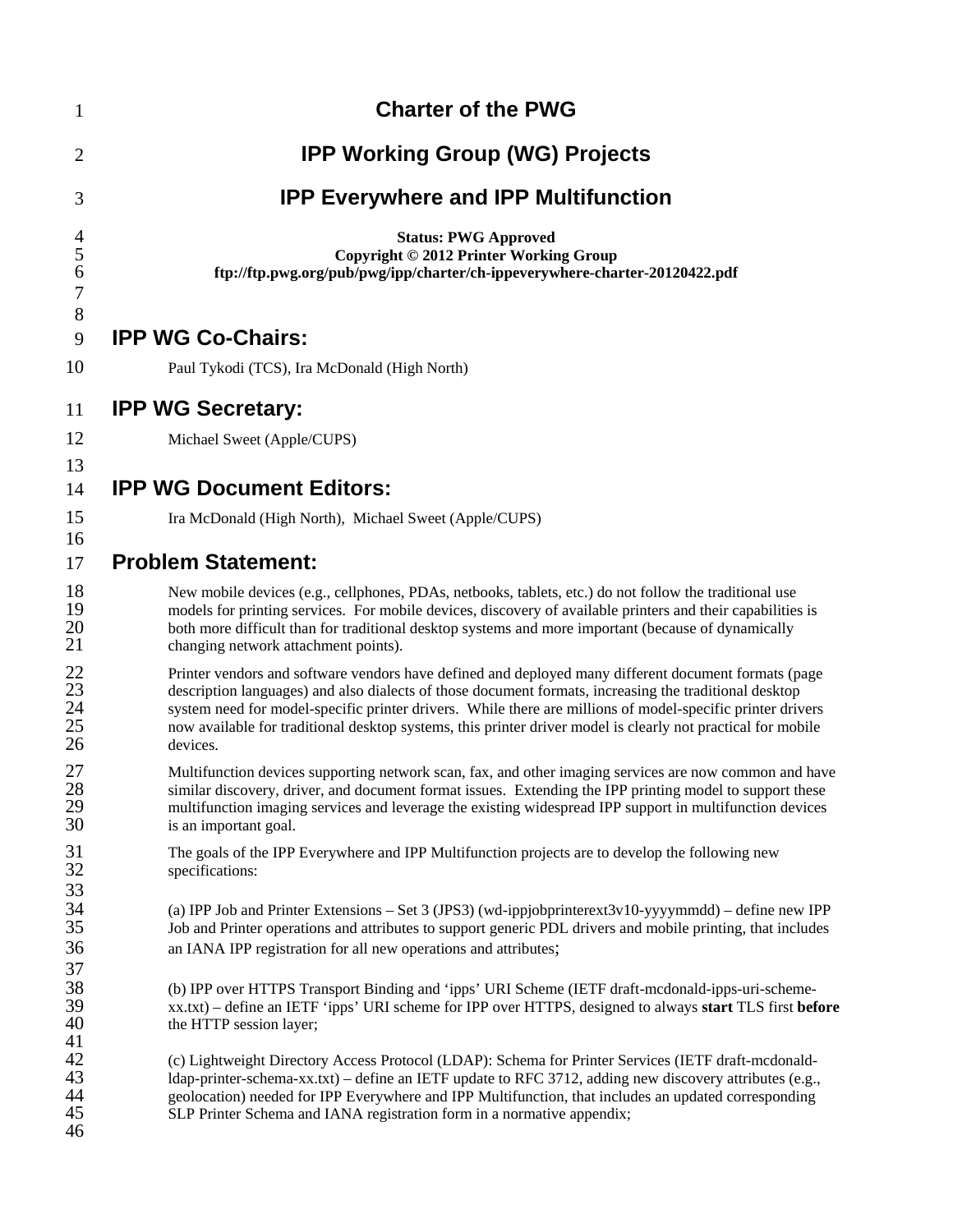| 47<br>48<br>49             | (d) PWG Raster Format (wd-ippraster10-yyyymmdd) - define a PWG raster document format based on<br>CUPS Raster v2, optimized for streaming and ease of generation and consumption, that includes an IANA<br>MIME type registration appendix;                                                                                                                                                   |
|----------------------------|-----------------------------------------------------------------------------------------------------------------------------------------------------------------------------------------------------------------------------------------------------------------------------------------------------------------------------------------------------------------------------------------------|
| 50<br>51<br>52<br>53<br>54 | (e) IPP Everywhere (wd-ippeve10-yyyymmdd) – define one or more IPP Everywhere printing conformance<br>levels, based on the IPP/2.0 conformance level defined in PWG IPP Version 2.0 Second Edition, that are<br>composed of references to the new IPP printing specs defined above, other IETF and PWG specs, and other                                                                       |
| 55<br>56                   | public standards documents;<br>(f) IPP Scan Service (wd-ippscan10-yyyymmdd) – define an IPP Scan service extending IPP/1.1 (RFC                                                                                                                                                                                                                                                               |
| 57<br>58<br>59             | 2911), designed to be coherent with the PWG MFD Scan Service, that includes an IANA IPP registration<br>for all new operations and attributes;                                                                                                                                                                                                                                                |
| 60<br>61<br>62<br>63<br>64 | (g) IPP System Control Service (wd-ippsystem10-yyyymmdd) – define an IPP System Control service<br>extending IPP Job and Printer Administrative Operations (RFC 3998), designed to be coherent with the<br>PWG MFD System Control Service, that includes an IANA IPP registration for all new operations and<br>attributes;                                                                   |
| 65<br>66<br>67<br>68       | (h) IPP FaxIn Service (wd-ippfaxin10-yyyymmdd) – define an IPP FaxIn service extending IPP/1.1 (RFC<br>2911), designed to be coherent with the previous work of the PWG IPP Fax project and the PWG MFD<br>FaxIn Service, that includes an IANA IPP registration for all new operations and attributes;                                                                                       |
| 69<br>70<br>71<br>72       | (i) IPP FaxOut Service (wd-ippfaxout10-yyyymmdd) – define an IPP FaxOut service extending IPP/1.1<br>(RFC 2911), designed to be coherent with the previous work of the PWG IPP Fax project and the PWG<br>MFD FaxOut Service, that includes an IANA IPP registration for all new operations and attributes;                                                                                   |
| 73<br>74<br>75<br>76       | (j) IPP Copy Service (wd-ippcopy10-yyyymmdd) – define an IPP Copy service extending IPP/1.1 (RFC<br>2911), designed to be coherent with the PWG MFD Copy Service, that includes an IANA IPP registration<br>for all new operations and attributes;                                                                                                                                            |
| 77<br>78<br>79<br>80       | (k) IPP Transform Service (wd-ipptransform10-yyyymmdd) - define an IPP Transform service extending<br>IPP/1.1 (RFC 2911), designed to be coherent with the PWG MFD Transform Service, that includes an<br>IANA IPP registration for all new operations and attributes;                                                                                                                        |
| 81<br>82<br>83<br>84<br>85 | (l) IPP Multifunction (wd-ippmfd10-yyyymmdd) – define one or more IPP Multifunction conformance<br>levels extending IPP Everywhere, designed to be coherent with the PWG MFD Model, that are composed<br>of references to the new IPP multifunction specs defined above, other IETF and PWG specs, and other<br>public standards documents;                                                   |
| 86<br>87<br>88<br>89       | (m) PWG Media Standardized Names 2.0 (MSN2) (wd-pwgmsn20-yyyymmdd) - define an updated PWG<br>Media Standardized Names specification, designed to be coherent with the PWG MFD Model, that<br>includes an IANA IPP registration for all updated attributes and values; and                                                                                                                    |
| 90<br>91<br>92<br>93<br>94 | (n) IPP Shared Infrastructure Extensions (wd-ippsix10-yyyymmdd) – define new IPP operations and<br>attributes to support the use of IPP in shared infrastructure environments, designed based on abstract<br>operations defined in the Cloud Print Requirements and Model developed in the Cloud Imaging WG, that<br>includes an IANA IPP registration for all new operations and attributes. |
| 95                         | Out-of-scope:                                                                                                                                                                                                                                                                                                                                                                                 |
| 96<br>97<br>98             | OOS-1 New device discovery protocols MUST NOT be defined in the IPP Everywhere and IPP<br>Multifunction projects, although new profiles or subsets of existing device discovery protocols are<br>appropriate and may be necessary.                                                                                                                                                            |
| 99<br>100<br>101           | OOS-2 New device management protocols (except for IPP System Control Service above) MUST NOT be<br>$\bullet$<br>defined in the IPP Everywhere and IPP Multifunction projects, although new profiles or subsets of existing<br>device management protocols are appropriate and may be necessary.                                                                                               |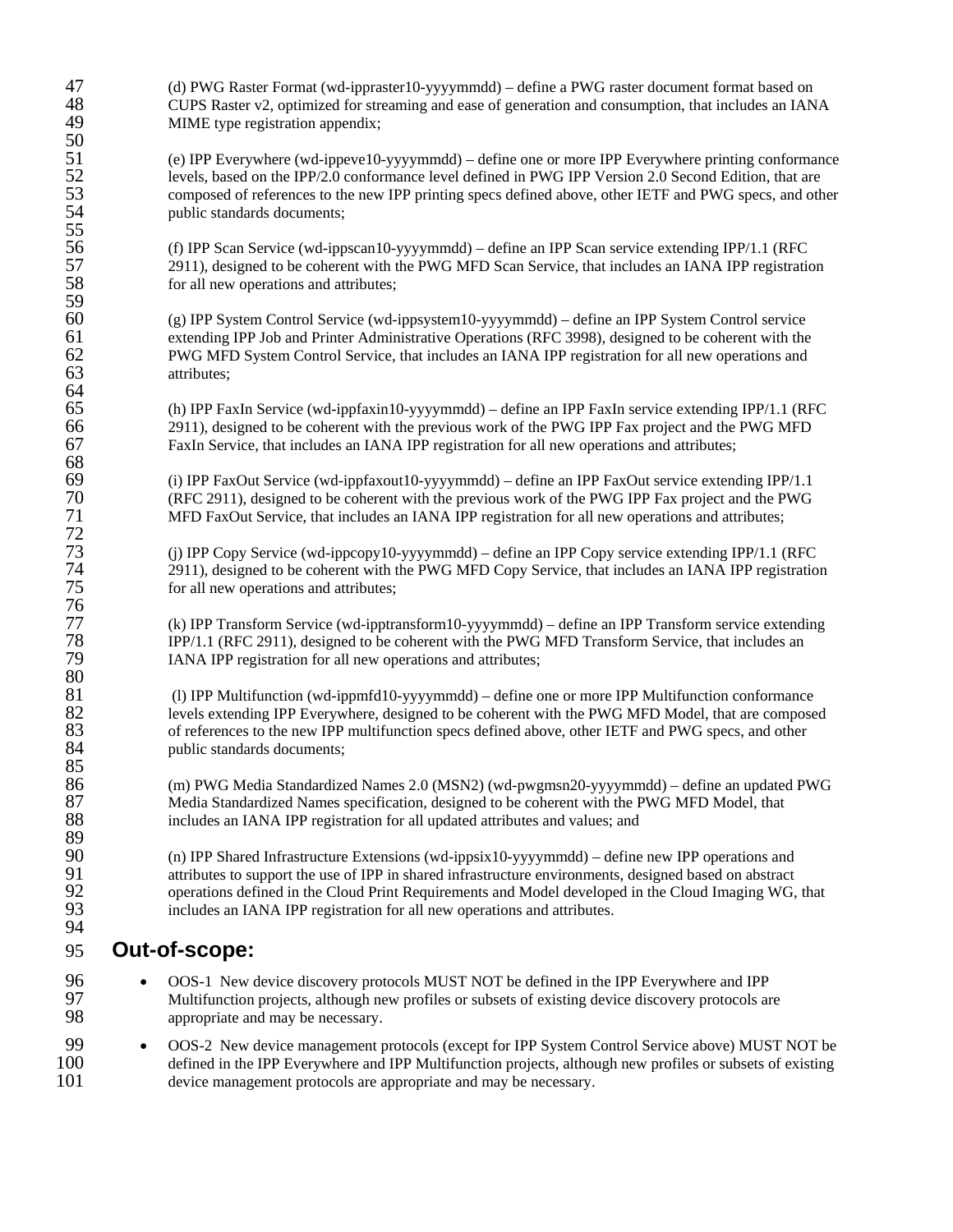| 102<br>103<br>104<br>105                                                         | OOS-3 New IPP or non-IPP transport protocols (except for IPP over HTTPS above) MUST NOT be<br>$\bullet$<br>defined in the IPP Everywhere and IPP Multifunction projects, although the design of IPP Everywhere and<br>IPP Multifunction MUST NOT preclude future transport extensions.                                                                                                                                                                                                                                                                                                                                                                                                                                                                                                                                                                                                                                                                                                                                                                                                                                 |
|----------------------------------------------------------------------------------|------------------------------------------------------------------------------------------------------------------------------------------------------------------------------------------------------------------------------------------------------------------------------------------------------------------------------------------------------------------------------------------------------------------------------------------------------------------------------------------------------------------------------------------------------------------------------------------------------------------------------------------------------------------------------------------------------------------------------------------------------------------------------------------------------------------------------------------------------------------------------------------------------------------------------------------------------------------------------------------------------------------------------------------------------------------------------------------------------------------------|
| 106                                                                              | <b>Objectives:</b>                                                                                                                                                                                                                                                                                                                                                                                                                                                                                                                                                                                                                                                                                                                                                                                                                                                                                                                                                                                                                                                                                                     |
| 107<br>108                                                                       | OBJ-1 Use the existing IPP/2.0 conformance level as the basis of IPP Everywhere and IPP Multifunction<br>for clients and network printers.                                                                                                                                                                                                                                                                                                                                                                                                                                                                                                                                                                                                                                                                                                                                                                                                                                                                                                                                                                             |
| 109<br>110                                                                       | OBJ-2 Select a small set of REQUIRED device discovery protocols for IPP Everywhere and IPP<br>$\bullet$<br>Multifunction for network printers.                                                                                                                                                                                                                                                                                                                                                                                                                                                                                                                                                                                                                                                                                                                                                                                                                                                                                                                                                                         |
| 111<br>112<br>113                                                                | OBJ-3 Select a small set of REQUIRED document formats for IPP Everywhere and IPP Multifunction for<br>$\bullet$<br>network printers, choosing existing document formats when possible (i.e., trying to avoid (re)defining<br>document formats).                                                                                                                                                                                                                                                                                                                                                                                                                                                                                                                                                                                                                                                                                                                                                                                                                                                                        |
| 114<br>115                                                                       | OBJ-4 Optimize for small memory and resource footprints for IPP Everywhere and IPP Multifunction<br>$\bullet$<br>clients and network printers.                                                                                                                                                                                                                                                                                                                                                                                                                                                                                                                                                                                                                                                                                                                                                                                                                                                                                                                                                                         |
| 116<br>117                                                                       | OBJ-5 Design to allow for future extensions for other protocol bindings (e.g., Web Services) for IPP<br>$\bullet$<br>Everywhere and IPP Multifunction.                                                                                                                                                                                                                                                                                                                                                                                                                                                                                                                                                                                                                                                                                                                                                                                                                                                                                                                                                                 |
| 118<br>119                                                                       | OBJ-6 Design to allow the use of vendor-neutral generic print drivers (e.g., one per document format) by<br>$\bullet$<br>IPP Everywhere and IPP Multifunction clients.                                                                                                                                                                                                                                                                                                                                                                                                                                                                                                                                                                                                                                                                                                                                                                                                                                                                                                                                                 |
| 120<br>121                                                                       | OBJ-7 Define a new 'ipps' URI scheme to support IPP over HTTPS for IPP Everywhere and IPP<br>$\bullet$<br>Multifunction.                                                                                                                                                                                                                                                                                                                                                                                                                                                                                                                                                                                                                                                                                                                                                                                                                                                                                                                                                                                               |
| 122<br>123                                                                       | OBJ-8 Define support (e.g., IPP Printer attributes and/or operations) for access to industry standard SNMP<br>$\bullet$<br>MIBs (e.g., prtMarkerSuppliesTable in RFC 3805) needed for IPP Everywhere and IPP Multifunction.                                                                                                                                                                                                                                                                                                                                                                                                                                                                                                                                                                                                                                                                                                                                                                                                                                                                                            |
| 124<br>125                                                                       | OBJ-9 Define new IPP Multiunction services for System Control, Copy, FaxIn, FaxOut, Scan, and<br>$\bullet$<br>Transform, designed to be coherent with the PWG MFD Model.                                                                                                                                                                                                                                                                                                                                                                                                                                                                                                                                                                                                                                                                                                                                                                                                                                                                                                                                               |
| 126<br>127                                                                       | OBJ-10 Define an updated PWG Media Standardized Names 2.0 (MSN2) specification, designed to be<br>$\bullet$<br>coherent with the PWG MFD Model.                                                                                                                                                                                                                                                                                                                                                                                                                                                                                                                                                                                                                                                                                                                                                                                                                                                                                                                                                                        |
| 128<br>129<br>130                                                                | OBJ-11 Define new IPP Shared Infrastructure Extensions, designed based on abstract operations defined in<br>$\bullet$<br>the Cloud Print Requirements and Model developed in the Cloud Imaging WG.                                                                                                                                                                                                                                                                                                                                                                                                                                                                                                                                                                                                                                                                                                                                                                                                                                                                                                                     |
| 131                                                                              | <b>Milestones:</b>                                                                                                                                                                                                                                                                                                                                                                                                                                                                                                                                                                                                                                                                                                                                                                                                                                                                                                                                                                                                                                                                                                     |
| 132                                                                              | <b>Charter Stage:</b>                                                                                                                                                                                                                                                                                                                                                                                                                                                                                                                                                                                                                                                                                                                                                                                                                                                                                                                                                                                                                                                                                                  |
| 133<br>134<br>135<br>136<br>137<br>138<br>139<br>140<br>141<br>142<br>143<br>144 | CH-1 Initial working draft of IPP Everywhere Charter - February 2010 - DONE<br>CH-2 Stable working draft of IPP Everywhere Charter - April 2010 - DONE<br>٠<br>CH-3 PWG Approval via Formal Vote of IPP Everywhere Charter - July 2010 - DONE<br>٠<br>CH-4 Stable working draft of IPP Everywhere Charter w/IPP JPS3 - September 2010 - DONE<br>$\bullet$<br>CH-5 PWG Approval via PWG SC of IPP Everywhere Charter w/ IPP JPS3 - September 2010<br>$\bullet$<br>CH-6 Stable working draft of IPP Everywhere Charter w/ IPP over HTTPS, LDAP Printer, PWG<br>$\bullet$<br>Raster Format, IPP Scan, IPP System Control, and IPP FaxIn/Out - February 2011 - DONE<br>CH-7 PWG Approval via PWG SC of IPP Everywhere Charter w/ IPP over HTTPS, LDAP Printer,<br>$\bullet$<br>PWG Raster Format, IPP Scan, IPP System Control, and IPP FaxIn/Out - March 2011 - DONE<br>CH-8 Initial working draft of IPP EVE/MFD Charter - March 2012 - DONE<br>٠<br>CH-9 Stable working draft of IPP EVE/MFD Charter - April 2012 - DONE<br>$\bullet$<br>CH-10 PWG Approval via PWG SC of IPP EVE/MFD Charter - April 2012<br>$\bullet$ |
| 145                                                                              | <b>Definition Stage:</b>                                                                                                                                                                                                                                                                                                                                                                                                                                                                                                                                                                                                                                                                                                                                                                                                                                                                                                                                                                                                                                                                                               |
| 146<br>147<br>148<br>149                                                         | JPS3-1 Initial working draft of IPP JPS3 - Q1 2011 - DONE<br>٠<br>URI-1 Initial working draft of IPP over HTTPS and 'ipps' URI Scheme $-$ Q3 2010 $-$ DONE<br>٠<br>RAS-1 Initial working draft of PWG Raster Format - Q4 2010 - DONE<br>$\bullet$                                                                                                                                                                                                                                                                                                                                                                                                                                                                                                                                                                                                                                                                                                                                                                                                                                                                      |